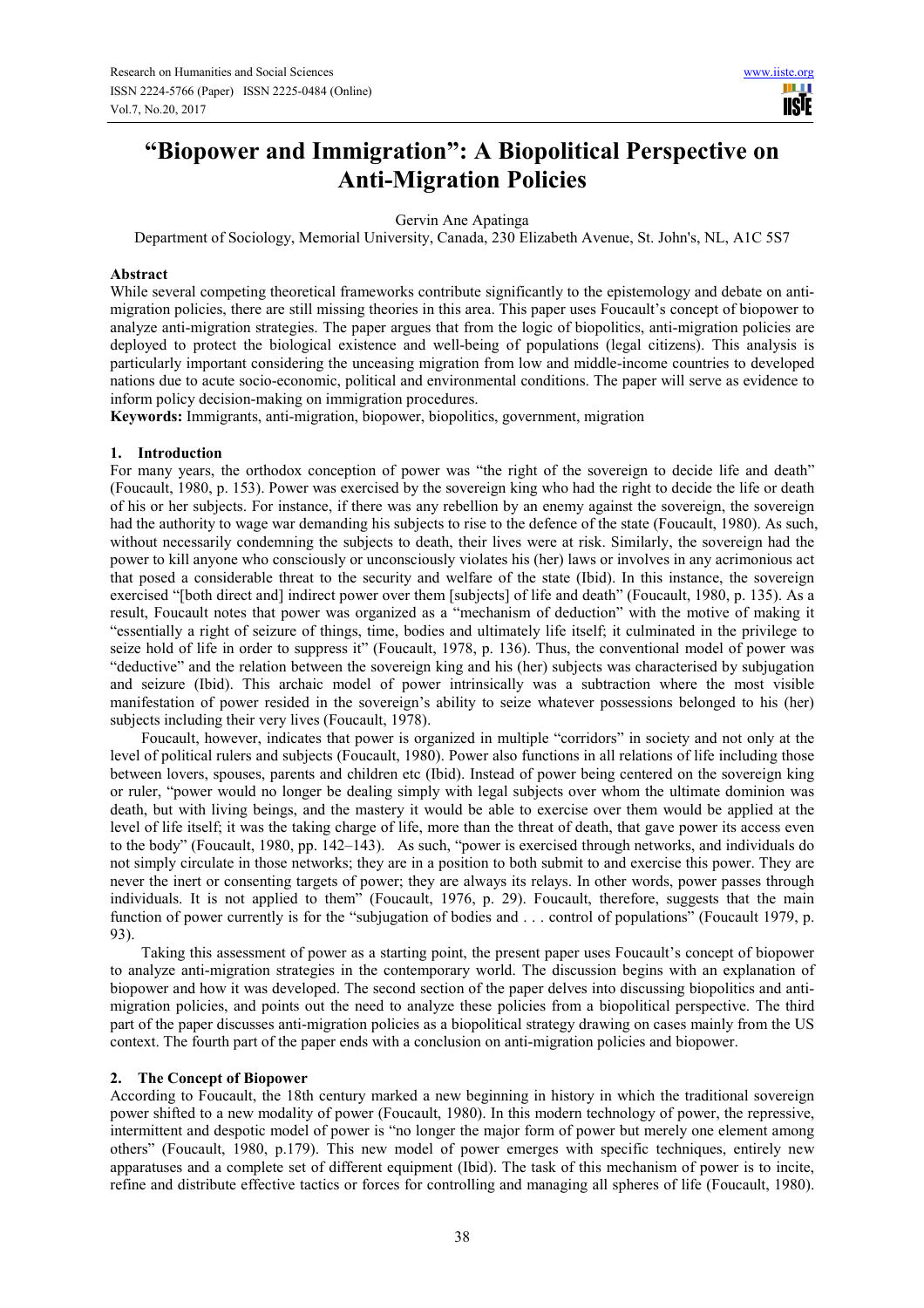Foucault, for instance, notes that the key function of this power is "to incite, reinforce, control, monitor, optimize and organize the forces under it: a power bent on generating forces, making them grow and ordering them rather than one dedicated to impeding them, making them submit or destroying them" (Foucault, 1980, p. 179). This new power for governing life is what Foucault describes as "*biopower*" *(*Foucault, 1980)

Biopower, Foucault indicates is organized around two main intersecting poles. The first pole known as "*anatomo-politics of human body*" developed in the 17<sup>th</sup> century and operated at the micro level (Foucault, 1980, p. 188). This pole occurs in a variety of disciplinary mechanisms and institutions including the military, pedagogy, medicine and labour (Foucault, 1979). The human body is conceived as a machine (man-the-machine) embedded with functions and utilities, inputs and outputs, predictabilities and precision (Foucault, 1979). In *Discipline and Punishment (1975)*, Foucault argues that disciplinary power guarantees the body "its disciplining, the optimization of its capabilities, the extortion of its forces, the parallel increase of its usefulness and its docility, its integration into systems of efficient and economic controls" (Foucault, 1979, p. 172). The emergence of this disciplinary power corresponded with the proliferation of the human science which formed the basis for discussing this model of power (Foucault, 1979). Foucault notes that the human sciences are "extraordinarily inventive when it comes to creating apparatuses to shape knowledge and expertise, and they do support a discourse but it is a discourse that cannot be the discourse of right or a juridical discourse … a discourse about a natural rule or in other words a norm. Discipline will define not a code of law but a code of normalization and they will necessarily refer to a theoretical horizon that is not the edifice of law but the field of human sciences" (Foucault, 1980, p.34). Thus, under the anatomic politics of the human body, the role of law is to control, regulate and discipline (Ibid). In short, the disciplinary power treats the body as a machine and strives to establish a disciplined, effective and manageable population. Therefore, the essential characteristic of the penal power is to discipline bodies to become more productive and economically valuable.

The second pole around which biopower is established emerged in "the second half of the 18<sup>th</sup> century; [it] is a new technology of power but its task is not disciplinary" (Foucault, 1978, p. 242). This power combines the elements of disciplinary power and applies them in a different way to manage life (Foucault, 1978, p. 139). Foucault argues that the birth of this power brought the emergence of an array of networks and apparatuses of knowledge responsible for calculating, interpreting and predicting the health and well-being of society (Foucault, 1980). The management and control of birth rates, morbidity and mortality as well as the factors that contribute to the manifestation of these characteristics are not directly targeted at the individual body but rather the speciesbody or body politic (Foucault, 1980). This modality of power focuses on controlling and regulating populations. Foucault refers to this pole as the *"biopolitics of the population*" (Ibid).

The two dichotomous poles of power including the disciplinary power mechanism of the body and the regulatory mechanisms of population according to Foucault together form the modern innovation of power relations described as *"biopower"* (Foucault, 1980)*.* This technology of power (biopower) is evident in the survival of population as an object of study and government. The population is not merely a collection of individual subjects but represents a social body that always requires security and management. As Foucault indicates, our interest is no more directed to individual bodies but rather the social body or body politic "with its specific phenomena and its peculiar variables [including:] birth and death rates, life expectancy, fertility, state of health, frequency of illness, patterns of diet and habitation" (Foucault, 1980, p.25). The emergence of biopower Foucault argues led to the growth of capitalism in which the government of life became a principal attribute in the history and politics of man (Foucault, 1980). The development of capitalism coupled with modern politics necessitates techniques of power that could make use of the forces and abilities of the economy and population. How human beings live and conduct their daily activities became the attention of power. The activities of man constitute bodies of knowledge and power that require understanding, regulation and control. The central characteristic of power now is not deduction and subjugation of life as it was in the days of the arbitrary sovereign king but rather focuses more attention to regulating and improving the conditions of human life and making them sustainable. The most important task in the exercise of this power now is to make life better by promoting the political and civil rights, and moral obligations of the human populace rather than limiting them (Foucault, 2012). Following this claim, Foucault indicates that governing populations is currently the source of legitimacy among contemporary types of government:

 It's the body of society which becomes the new principle [of political organization] in the nineteenth century. It is this social body which needs to be protected, in a quasi-medical sense. In place of the rituals that served to restore the corporeal integrity of the monarch, remedies and therapeutic devices are employed such as the segregation of the sick, the monitoring of contagions, the exclusion of delinquents. ("Body/Power", p. 55)

The main concern of governments is to enforce laws to protect and improve the general health of the composite body. In this regard, Foucault posits that "biological existence is now reflected in political existence" (Foucault, 1980, p. 142). This assertion means that the protection of population and its essential characteristics at the present age has transcended the traditional archaic power to take life or let live which was solely decided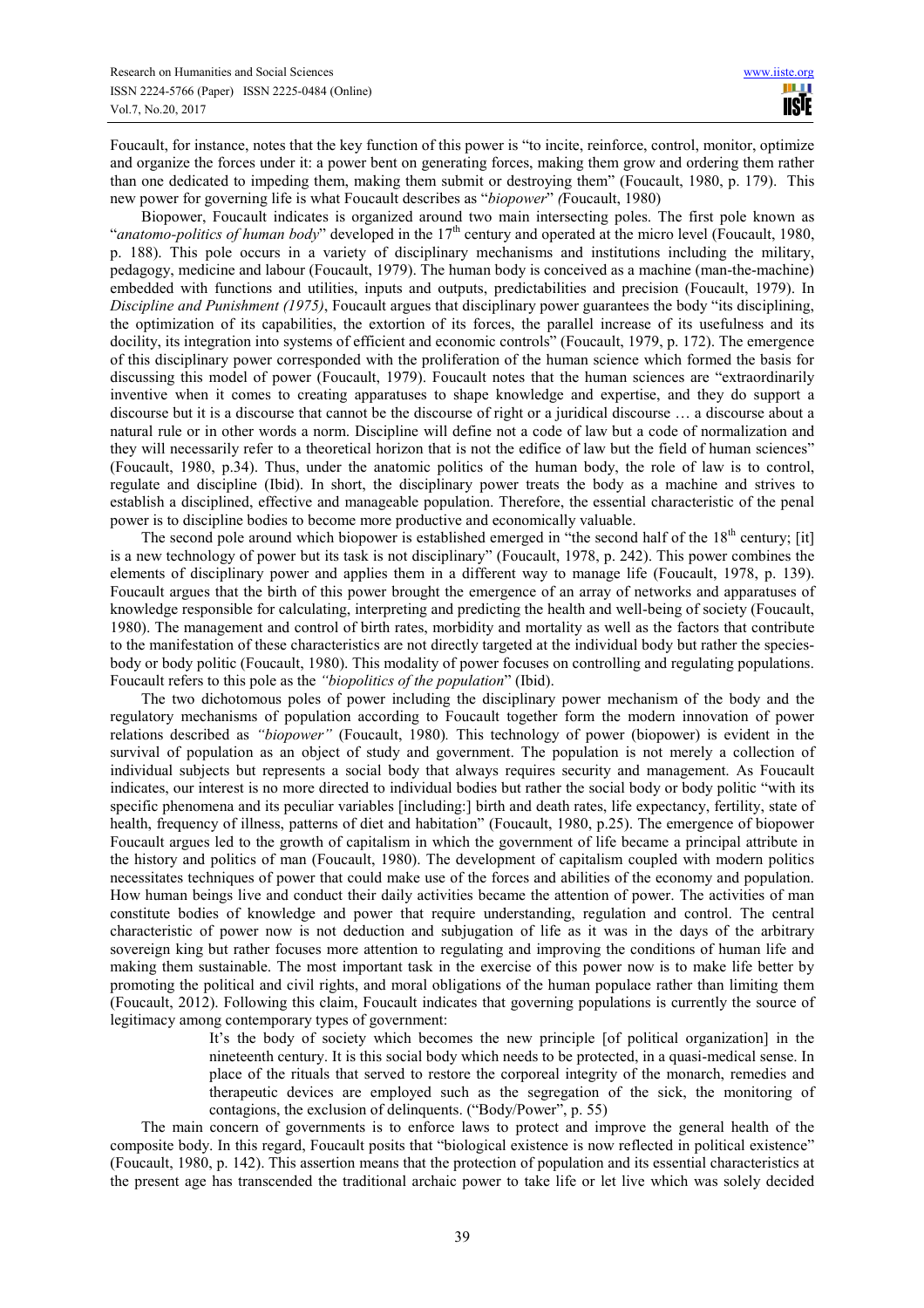upon by the de facto sovereign ruler. This idea, however, does not completely mean that the power over death has disappeared but transitioned into "a tendency to align itself with the exigencies of a life-administering power and to define itself accordingly" (Foucault, 1980, p. 136). Giorgio Agamben supports this view by indicating that "the production of a biopolitical body is the original activity of sovereign power" (Agamben, 1998, p. 6). This claim means that the sovereign still exists and contributes significantly to the use of power although in a different manner which in this instance is to govern the security of the composite body. Foucault, for example, explains that the ancient outmoded power over life or death is now cautiously exercised to govern bodies and control life (Foucault, 1980). As a result, Foucault indicates that we are currently living in the age of biopower (Foucault, 1980).

The orthodox power over death "now presents itself as the counterpart of a power that exerts a positive influence on life, that endeavours to administer, optimize, and multiply it, subjecting it to precise controls and comprehensive regulations" (Foucault 1980, p.137). For example, wars are no longer waged in the interest of the sovereign but in the defence of the body-politic (population). Thus, it is "as managers of life and survival . . . that so many regimes have been able to wage so many wars, causing so many men to be killed" (Ibid). Mass killing from the logic of biopower is exercised for biological reasons in the contemporary era. That is, for the well-being of the population and not to the benefit of the sovereign. For instance, Foucault indicates "if genocide is indeed the dream of modern powers, [it] is not because of a recent return of the ancient right to kill; it is because power is situated and exercised at the level of life, the species, the race, and the large-scale phenomena of population" (Foucault, 1980, p. 137). In this regard, Foucault argues that as population is now the main object of study and governance, sexuality (sexual conduct) has become an important object of control and regulation. He indicates that "sexuality exists at the point where body and population meet" (Foucault, 1976, pp. 251-2). For example, sexuality at the individual level is a private issue that regulates his (her) discipline and action. However, in the case of population, sexuality affects the entire process of reproduction. As a result, it is imperative that governments manage and intervene in the production and reproduction of individuals since this could affect the general health, future growth and security of the population. Thus, biopower is concerned with "the welfare of the population, the improvement of its condition, the increase of its wealth, longevity, health, etc" (Lemke, 2015, p. 100). It is this characteristic of biopower that distinguishes it from other modalities of power particularly sovereign power.

The concept of biopower was introduced by Foucault (1990, 2003) to show how disciplinary mechanisms were supplanted in contemporary era by biopolitics. The security of population is ensured by establishing policies to thoroughly study and influence the events that are inimical to its existence and well-being. Governments act defensively to safeguard the biological-wellbeing of populations. That is, to defend populations, the 'other' must be killed as noted by Foucault "if you want to live, the other must die" (Foucault, 2003, p. 255). In the language of security, killing is no more considered a crime or murder but then it is necessary in the name of safety. The politics surrounding security that is "the dispositif of security" as Foucault refers to biopower (Foucault, 1980, p.242) creates a dichotomous classification between "us" and "them", or "legitimate" (e.g., legal citizens) and the "Illegitimate" (e.g., undocumented migrants, refugees or asylum seekers). The legitimate deserve the right to live whereas the illegitimate are expendable because they are perceived as a threat to the security and welfare of the legitimate (see Foucault, 2003).

## **3. Biopower in Contemporary Context**

According to Greenhalgh (1994, p. 10) "high fertility [in China] in the 1950s and 1960s produced rapid population growth, and, in turn, intensifying pressure on ecological and economic resources. It is these pressures policymakers sought to ease when they fashioned the one-child policy in the late 1970s". This one-child policy has continued unabated among present governments as a remedy to this menace of fast growing population. Using biomedical practices to enforce the one child policy can be considered a biopolitical strategy to manage and protect the social body (population). That is, to lessen pressure on ecological and economic resources and protect the available resources for the present population and ensure the sustainability of these scarce resources. The adoption of biopolitical strategies cuts across countries globally particularly in the global north to guarantee

the security of their populations. For instance, Foucault (1991a) indicates that biopower to some extent exists in all contemporary nation-states. In this light, Foucault's concept of biopower/biopolitics is an important invention that holds a significant degree of application in the political landscapes of the modern world. While scholars such as Giorgio Agamben have taken advantage of the analytical power of biopower/biopolitics to examining many disparate events such as global health, we will like to explore the rationality of biopower/biopolitics in the discourse of anti- migration policies. To achieve this objective, the following research question will be addressed: *"How can anti-migration policies be understood from the perspective of biopolitics?"* 

## **3.1 Why the Focus on Biopower and Anti-Migration Policies?**

Although states engage in multilateral and bilateral relations as well as ratifying common conventions and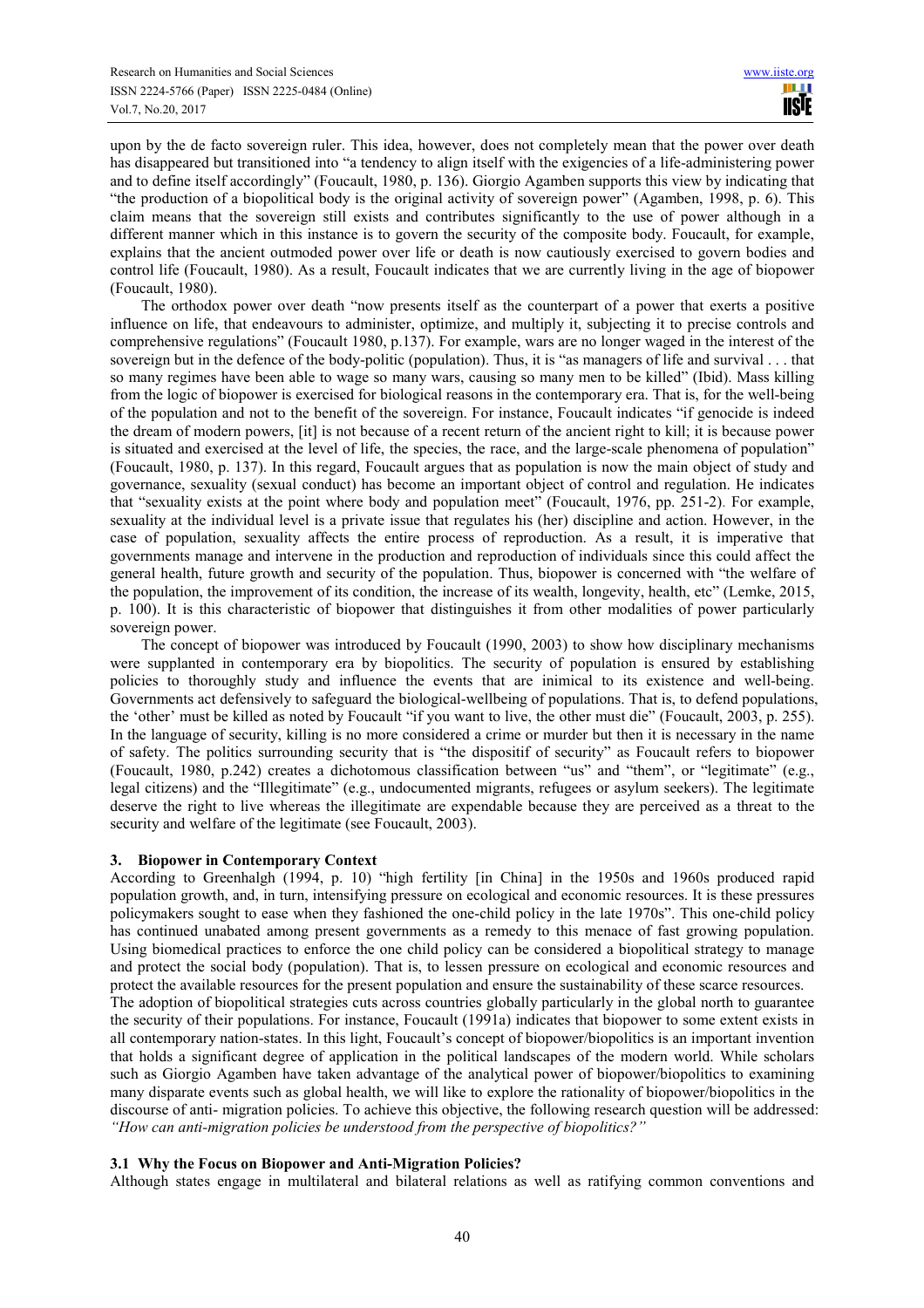treaties, the implementation of these agreements have often remained painfully slow and lop-sided across countries. For instance, all over the world, particularly among western countries, there have been a growing number of technologies of power adopted by governments to govern immigrant populations including undocumented migrants, asylum seekers and refugees (Nyers, 2003). These technologies of power take the form of deportations, detention centers, and limited access to job opportunities, health care, housing and education (Tyler, 2006) to eliminate immigrants. Likewise, humanitarian actions although apolitical virtually reduce human life to bare life, a life that can easily be killed in foreign territories. This bare life is more associated with vulnerable immigrants living on international frontiers than any group of people (see Ticktin, 2006; Agamben, 1998). Similarly, there have been increasing xenophobic attacks on immigrants as well as incessant calls for governments to tighten their borders to exclude unwanted immigrants. An example is the increasing mob justice and lynching of immigrants in South Africa for allegedly confiscating jobs belonging to citizens. Immigrants, particularly, undocumented ones are often excluded from the sphere of human existence including the abrogation of all political and civic rights (Papastergiadis, 2006; Tyler, 2006). In the context of these actions, Agamben indicates that "it would be more honest and, above all, more useful to carefully investigate...[the] deployments of power by which human beings could be so completely deprived of their rights…that no act committed against them could appear any longer a crime" (Agamben, 1998, p.171). Following this proposition, examining antimigration policies from the perspective of biopolitics would shed light on the current concerns about the exclusion of undocumented immigrant population.

Migration is increasing in nature, impact and complexity. While there are no concrete statistics regarding the world immigrant population, the United Nations Population Fund indicates that approximately 3.3% of the world's population is living in foreign countries including undocumented migrants (UNFPA, 2016). Perhaps, this growth has warranted the increasing response of governments through different measures to control and eliminate the growing numbers of the immigrant population. It, therefore, becomes imperative that researchers should examine anti-migration policies to understand the relations of power in modern politics. Agamben whose works have largely been influenced by Foucault's idea of biopolitics indicates that man's biological existence is the focus of modern politics (Agamben, 1998). Thus, modern politics has politicized what he refers to as bare life, which is man's mere biological existence since birth (Agamben, 1998). The politicization of life implies that bare life is encompassed in the strategies of the state and becomes the target of its policies. Agamben argues that it is only through a biopolitical approach that we can better understand and address the "enigmas" of modern politics (Agamben, 2010, pp.15-16). If the rationality of biopolitics is a common element among countries then applying this framework can be an important pathway to understanding anti-migration policies in today's world.

 The undocumented immigrant population is an exceptional topic for analysis mainly to create a more nuanced picture and understanding of modern sovereignty and state's biopower, given the fact that she by "breaking the continuity between man and citizen" reveals the "distance between birth and nation" which in that moment reveals the bare life that is otherwise a presumed secret in modern politics" (Agamben, 2010, pp. 142-143). Thus, while several competing perspectives contribute significantly to the ongoing debate and epistemologies on anti-migration policies, analyzing these strategies through a biopolitical lens will help improve our understanding of governments' anti-migration policies. A biopolitical analysis of anti-migration procedures may not only be for academic purpose but also for policy formulation and implementation. This analysis is particularly timely considering the unceasing migration from developing countries to developed nations due to acute socio-economic, political and environmental conditions.

## **4. Anti-Migration Policies from the Perspective of Biopolitics**

Modern governments in their efforts to protect the socio-economic welfare of populations, have developed measures to exterminate any potential threat to the biological existence and prosperity of their nations. One of such measures is the deployment of anti-migration policies, and other forms of border controls and surveillance to check the rapidly growing number of immigrant population. The cry for these technologies of power in the context of migration is often associated with the notion that foreigners both legal and illegal allegedly tend to seize employment opportunities and other benefits that rightfully belong to citizens (see Buonfino, 2004). For example, governments often decry of issues such as rising unemployment, crimes, deterioration of schools and deficiencies in social services often linked to immigrants. The probabilities and statistics of these effects have caused governments to frequently deploy measures to govern the influx of migrants into their political landscapes (see Tyler, 2006). Foucault refers to these measures as the technologies of government or technologies of power (Foucault, 1980).

The simple rationale behind these technologies of power by governments is not merely to expunge the immigrant population but instead to fortify and sustain the socio-economic and political welfare of the composite body (citizens). In this instance, the only effective and favoured mechanism to achieving this objective is by controlling and regulating the influx of migrants into their countries. The exclusion and control of immigrants are adjudged as necessary measures to ensure the safety and survival of the social body. For example,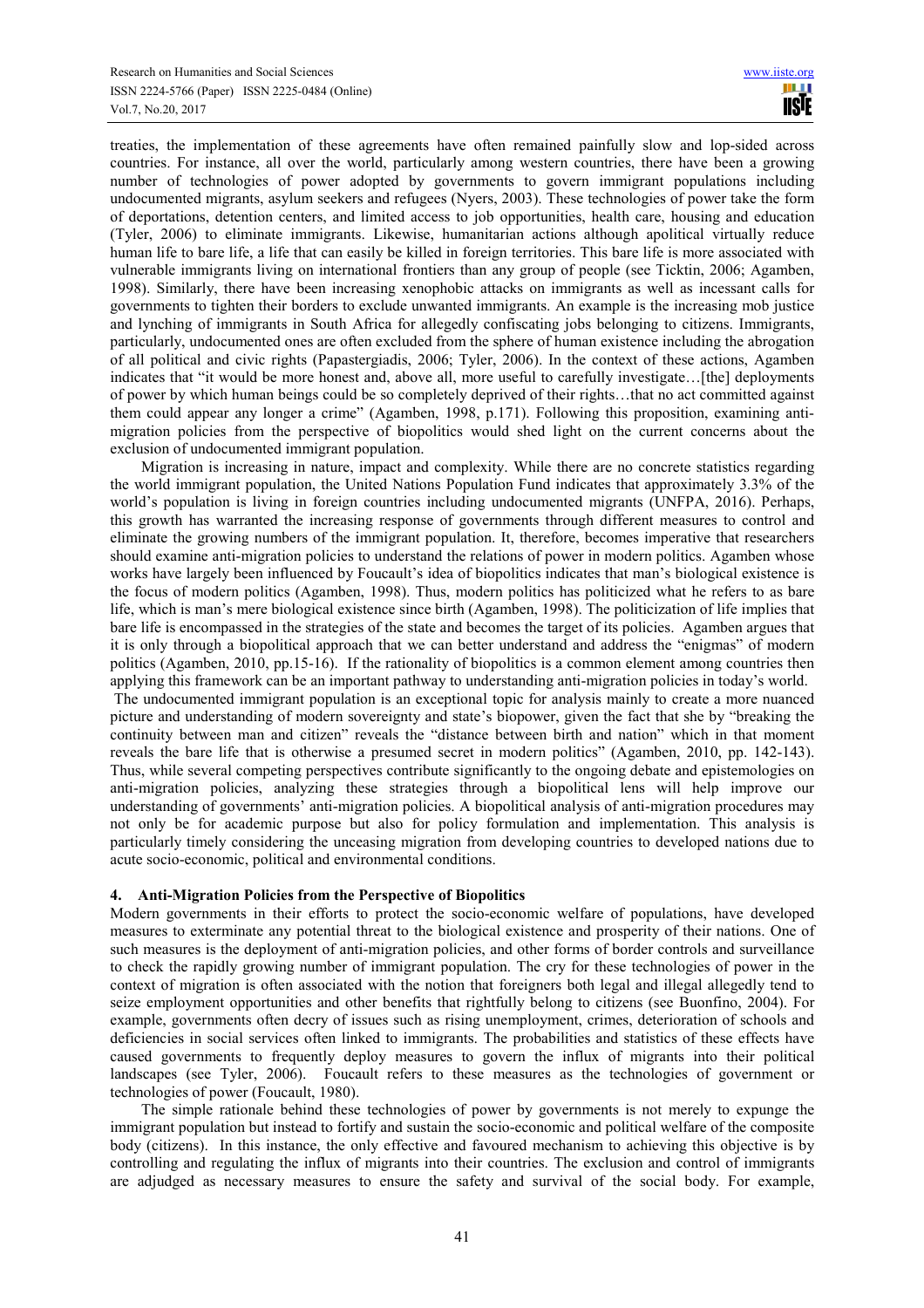deportation helps to eliminate illegal immigrants (Gibney & Hansen, 2003), and serves as a deterrent to other potential asylum seekers and undocumented migrants (Ibid). This mechanism reaffirms the constitutional rights of citizenship such as access to jobs and social services. These practices including but not limited to deportation and denial of visas are better identified in the words of Foucault as "biopower" (Foucault, 1980). Biopower is interested in the "welfare of the population, the improvement of its conditions, the increase of its wealth, longevity, health, etc." (Lemke, 2015, p.100). It is a regulatory power whose task is to systematically and exhaustively invest in life to promote a healthier and more productive population. As Foucault notes, the foundation of biopower is that "entire populations [can be] mobilized for the purpose of whole sale slaughter in the name of life necessity" (Foucault, 1980, p.137). Biopower does not simply invest in life; it frequently does away with it to sustain it. Thus, in the language of biopower, protecting life can result in a genocide (Foucault, 1980).

Given the objective of biopower, governments strive to exclude those influences deemed harmful to the biological growth of their nations. The body of the immigrant population becomes the essential target by government as well as the general population who presumably think that the exclusion of it will be a noble pursuit to ensure the survival of the composite body. Thus, they (governments) constantly involve in the policing, control of borders, denial of access to health care and visas either to cut back the number of immigrants flow or to act as a disincentive to other potential migrants from encroaching their borders. The body of the migrant becomes a vital terrain of governmental tussle predominantly as it relates to his or her entry and reproduction in foreign lands particularly in the global north. Attempts to control and regulate the immigrant body including his or her activities from the body politic means that the life of the immigrant can easily be dispensable. That is, the lives of immigrants and their children are unworthy of living. They become vulnerable to the unconditional threat of death on the fringes of foreign lands. From a biopolitical perspective, efforts to eliminate the immigrant body are supposedly to govern a proper form of species reproduction. In short, the simplest biopolitical logic is that if immigrants pose a threat to the collective and social good, their exclusion is necessary to safeguard the welfare of the nation. The repudiation of the immigrant is thus justified in the name of protecting the welfare of the social body.

A typical example of biopolitical rationality concerning anti-migration policies can be situated in in the United States. In the 1990s, governmental bodies put across a concern indicating that immigrants from the southern hemisphere posed a potential threat to the cultural unity and harmony of the nation (see Motomura & Brimelow, 1996). The concern was that the masses of foreigners with their many languages and cultural practices could overshadow the prevailing culture of the nation. Also, some members of the general population blamed the immigrant population primarily undocumented migrants for the nation' socio-economic misfortunes (Ibid). The dominant assumption by then was that immigrants threatened the social security and existence of the nation. They were being alarmed by the tendency of migrants to take over the country with their contradictions thereby bound to cause an extinction of the dominant culture. The culture of the immigrant population was incongruence with and posed a danger to the existence of the social body. In this regard, the cultural values of the immigrant population were considered as a potential threat to the culture and unity of the nation. Consequently, all efforts were directed towards defusing this difference (Inda, 2002).

In this same period, Californians voted on a proposition to deny illegal immigrants access to welfare, education and health care services. The underlying concern of this proposal was that unwelcome migrants and their children were causing California huge sums (i.e. millions) of dollars in a year in public services (Inda, 2002). This adversely affected the state's limited financial resources thereby causing a general degeneration in the health of the state (Ibid). As noted by citizens for legal immigration "the people of California have suffered for too long from the impact of illegal immigration, specifically in the areas of crime and from the costs of health, education and welfare for illegal aliens. The time has come to stop rewarding illegal aliens for breaking our laws. With California's budget deficits spiralling out of control, the taxpayers of this state must conserve their scarce financial resources for the benefit of citizens and legal immigrants<sup>",  $\Gamma$ </sup>. The motivation behind this action was that denying unwanted migrants public services would decrease, if not absolutely abrogate the flow of unwanted immigrants. In addition, such a decisive plan was perceived as a mechanism to force existing illegal immigrants in the state to vacate the country: "many of the hundreds of thousands of illegals who arrive every year will be discouraged from coming. Many of the more than two million illegals already here will be encouraged to leave". In this context, illegal immigrants were considered both internal and external nemeses who posed a significant threat to the security and welfare of the state. Thus, the only surest way of protecting the dominant culture and the general health, and well-being of the composite body is to remove the immigrant body from the body politic. A more contemporary illustration of biopolitical logic of anti-migration policies can be shown in the 2016 US presidential elections. For instance, one of the major promises of Donald Trump to American Citizens during his

֦

<sup>&</sup>lt;sup>1</sup> Citizens for Legal Immigration: n.p

 $2$  Ibid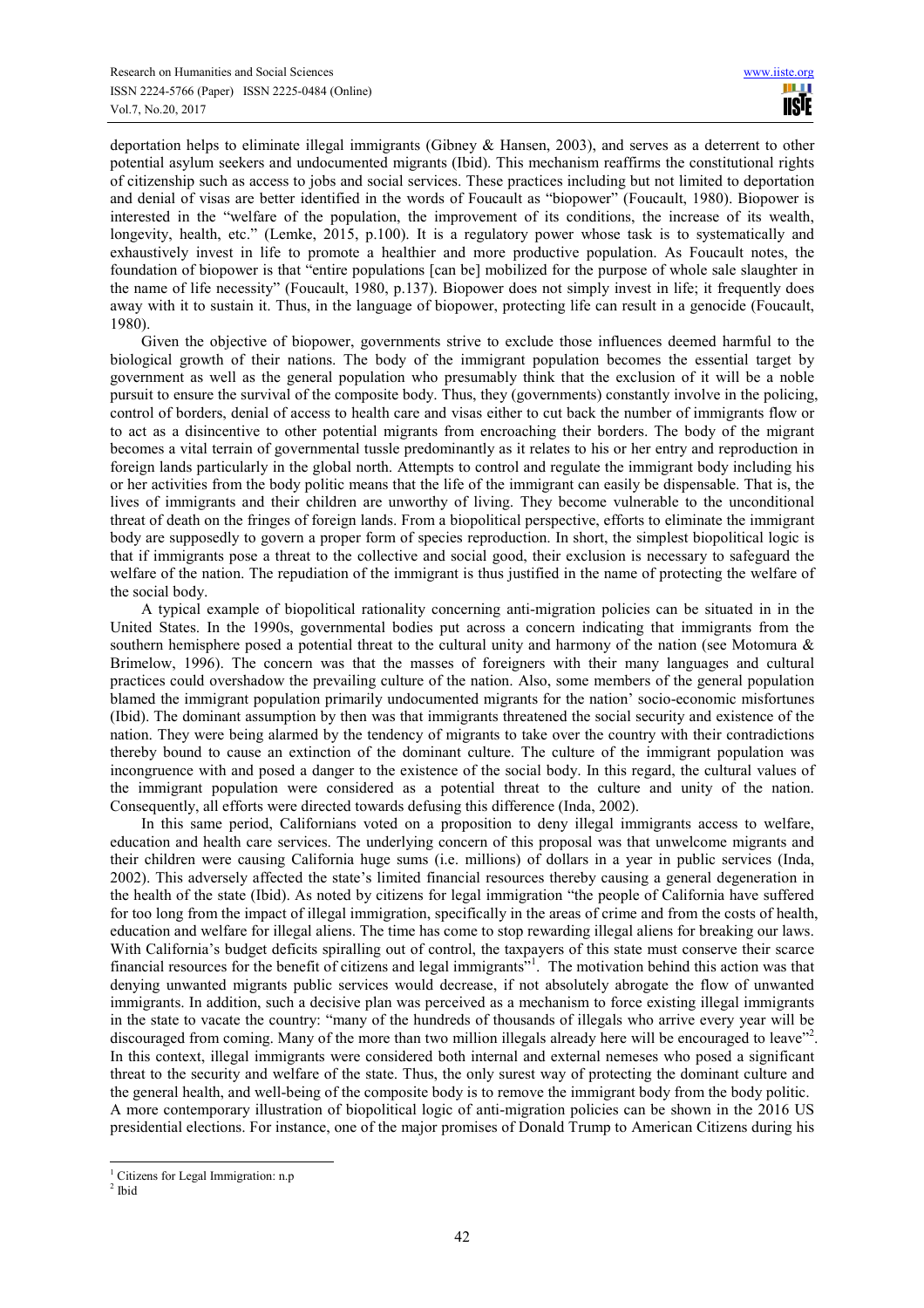campaign trail was to build a 30 feet wall along the US-Mexico border to prevent illegal immigrants from entering the country. The decision to build this barrier Trump decries is that:

"When Mexico sends its people, they're not sending their best... They're sending people that have lots of problems, and they're bringing those problems with us. They're bringing drugs. They're bringing crime. They're rapists…; Mexico is ripping off the US more than almost any other nation. Mexico continues to make billions on not only our bad trade deals but also relies heavily on the billions of dollars in remittances sent from illegal immigrants in the United States; I will build a great, great wall on our southern border, and I will make Mexico pay for that wall. Mark my words; under my administration, anyone who illegally crosses the border will be detained until they are removed out of our country and back to the country from which they came."

This quotation highlights the frustration and trouble that immigrants pose to countries of reception particularly developed ones. The only means of solving this problem is to eliminate the immigrant body as depicted in the words of the US President, Donald Trump. Similarly, within a couple of months after being sworn into office, Trump signed an executive order entitled *"Protecting the Nation from Foreign Terrorist Entry into the United States,"* which barred people from *"countries of particular concern,"* including Syria, Iraq, Iran, Libya, Somalia, Sudan and Yemen<sup>2</sup>. However, this order "provoked an outcry from human rights and humanitarian groups coupled with the United Nations Refugee Agency (UNHCR), International Organization for Migration and Amnesty International condemning the ban."<sup>3</sup> This reproach subsequently resulted in the prohibition being contested in the court which led to the revocation of the order. Although these actions in the eyes of the world may be considered as racial profiling but, they are biopolitical strategies to protect the interest of the American citizens. For instance, following Trump's slogan *"Make America Great Again"<sup>4</sup>* has several implications. However, one of the major deductions from this expression is that the security of the nation is threatened. In this instance, an important measure to make America great again is to eliminate some immigrants who are often associated with terrorist attacks and other social problems.

 The only remedy to achieving the objective of making America great is to exclude or prevent illegal immigrants from entering the country. These barriers such as building walls and banning the entry of foreigners are justified in the language of security. The country (US) needs to be protected and governed from terrorists, drug barons, and suicide bombers operating within and outside the country. The external focus of these barriers is for security and socio-economic reasons. The motivation to construct a 664-mile wall along the US-Mexico border and to deny the Muslim sect visas are adjudged an effective response to drug associated crime and terrorists' activities that will create a perilous environment for the US citizens. The biopolitics involved here is to build a wall to intercept illegal immigrants and to deny certain people mainly Muslims from entering the country who are inimical to the American dream of being great.

In quintessence, immigrants including undocumented migrants, refugees and asylum seekers are constructed as bodies that will bring disorder and insecurity to the nation. In this instance, the only solution to ensuring the safety of the nation is to expunge the immigrant body. In the exercise of anti-migration policies such as border patrols, governments are creating a binary between normal and abnormal, distinguishing between those who are fit and unfit to live in the society. The biopolitical inference of these strategies means that; undocumented immigrants are not only pathological bodies that must be stopped from entering the state but it also inherently suggests that they are easily expendable; their lives are not worth any protection. The contemporary policing and border surveillance compels desperate undocumented immigrants to use perilous entry routes such as high seas, deserts which predispose them to death. This death sentence although a known fact among governments yet these measures have continued undiminished. This indifferent attitude demonstrates that the death of these immigrants is virtually satisfactory to governments as a remedy to fortifying their borders. The death of these immigrants does not mean that governments are interested in seeing these people being killed but the simple logic is that to defend their populations, governments are willing to expose the lives of immigrants to death. The biopolitical logic is that "the state is making a decision on the value and nonvalue of life, distinguishing between those lives that deserve to be lived and those that can be disallowed to the point of death" (Inda, 2002, p. 149). Here, those who merit living are the citizens who constitute most of the population while those who deserve to die are the undocumented immigrants who are desperately risking their lives trying to cross illegally to unwelcoming frontiers. Thus, governing populations becomes evident in the fight against the enemy which is depicted unfavourable to the composite body; a threat that can be addressed through biopolitical techniques. This mechanism reflects nothing less than the logic of biopower or biopolitics. Governments are

<sup>&</sup>lt;sup>1</sup><br>http://www.telegraph.co.uk/news/0/mexico-border-wall-donald-trump-planning-much-will-cost-will/<br>http://www.telegraph.co.uk/news/0/mexico-border-wall-donald-trump-planning-much-will-cost-will/

http://www.independent.co.uk/news/world/americas/donald-trump-us-president-immigration-ban-airports-refusing-visa-holders-entrymuslim-executive-a7550691.html

<sup>3</sup> https://dornsife.usc.edu/news/stories/2521/under-the-microscope-trumps-controversial-travel-ban/

<sup>4</sup> https://www.donaldjtrump.com/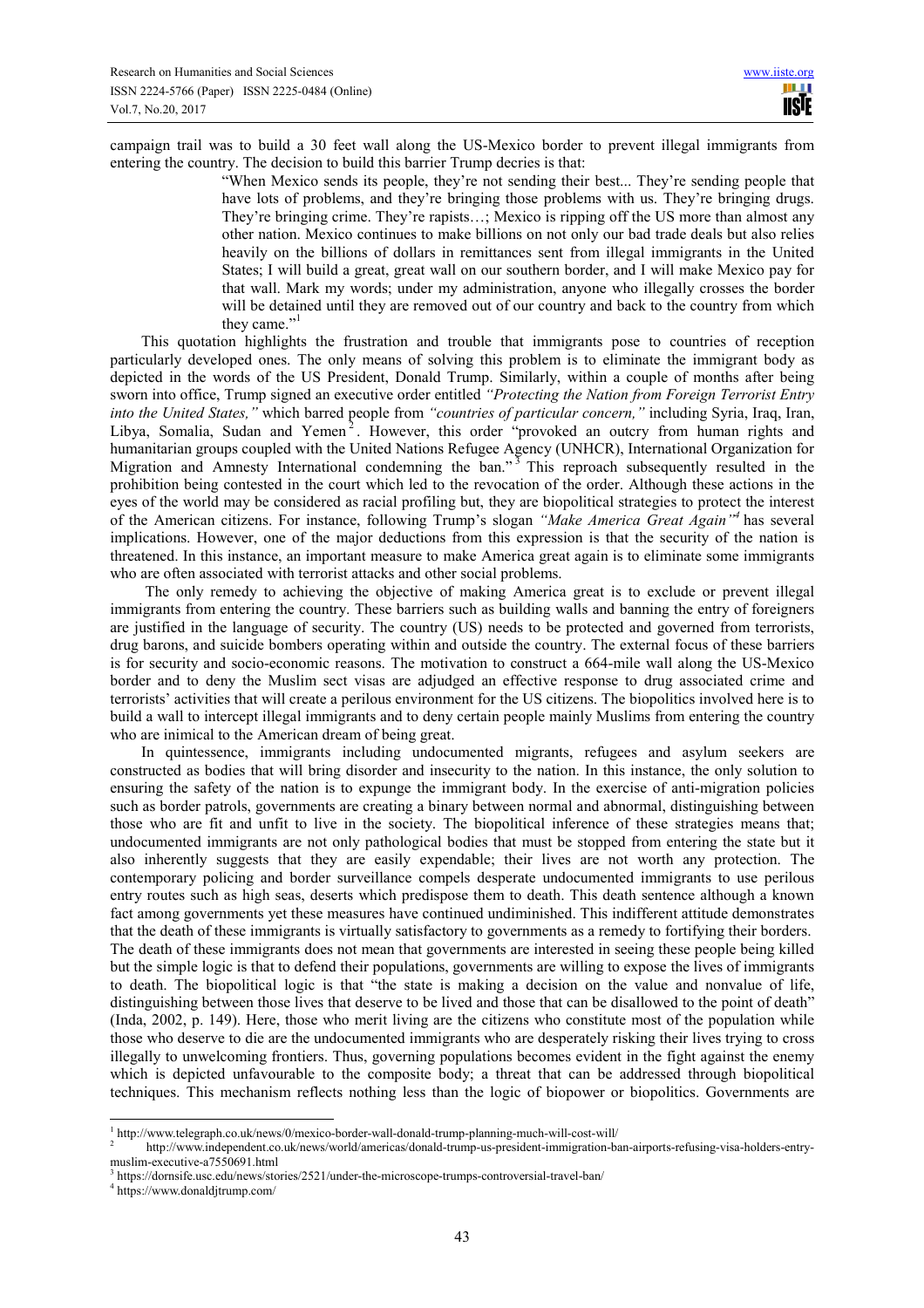supposed to eradicate potential enemies to protect the safety, health and the existence of their populations. As Jennifer Terry indicates "under the guise of health and welfare, the administrative state turns politics into biopolitics, where decisions and choices are constructed in terms of preserving life and determining benevolent destruction" (Terry, 1989, pp.13-43). Thus, anti-migration policies are best characterized as one of the calculated tactics and innovations of modern governments to safeguard the general welfare of their populations.

### **5. Conclusion**

The present paper focuses on exploring the biopolitical perspective on anti-migration policies. The paper discussed the concept of biopower and showed how it is different from other technologies of power such as sovereign power. It further outlined biopower in the contemporary context and established why it is important to look at anti-migration policies through a biopolitical lens. The last section of the paper discussed anti-migration policies from the standpoint of biopolitics using examples mainly from the US context to demonstrate the operation of biopower in an emerging global society.

It can be argued that it is the dichotomy between the normal and pathological that anti-migration policies are established to eliminate illegal immigrants, bogus asylum seekers, and refugees in the current epoch. The rationality behind anti-migration policies is to safeguard the biological existence and well-being of populations. The rejection of the immigrants including his or her daily activities is necessary to guarantee the existence and survival of the social body. Since this is the purpose of anti-migration policies, then one is speaking the language of biopower/biopolitics. This is a machinery of power whose whole task is to govern populations. As Terry points out that "under the guise of health and welfare, the administrative state turns politics into biopolitics where decisions and choices are constructed in terms of preserving life and determining benevolent destruction" (Terry, 1989, pp.13-43). This proposition suggests that under the realm of biopower, everything is possible including authorizing a genocide or massacre to protect life. The logic of biopower is to ensure the continual existence of population which means an entire population can be exposed to the unconditional threat of death to protect life. This rationale is precisely the language of anti-migration policies which is to ensure the security of legal citizens by exterminating the life of the dilapidated immigrant. Although the rejection of the immigrant population in foreign countries and elsewhere may not be synonymous with human carnage, the underlying principle is that to protect life, immigrants must be barred to the point of death. Immigrants' life must be disallowed through anti-migration policies to protect life. Thus, the development of anti-migration policies from a biopolitical perspective is that; immigrants are defined as fearful bodies, and they are a significant threat to the national unity and security of nations predominantly among western countries. In fact, they are considered pathological bodies from which society must be defended against. The only justifiable way to preserve the national unity and safety of nations is to eliminate immigrants particularly undocumented ones through antimigration policies. Therefore, from the logic of biopolitics, it is important that governments regulate the flow of immigrants to avoid the health and security of their populations from being jeopardized.

#### **References**

Agamben, G. (1998). *Homo sacer: Sovereign power and bare life*. Stanford University Press.

- Agamben, G. (2010). *Homo sacer: den suveräna makten och det nakna livet*. Daidalos,.
- Buonfino, A. (2004). "Between unity and plurality: the politicization and securitization of the discourse of immigration in Europe." *New Political Science* 26, no. 1: 23-49.
- Foucault, M, & François, E. (2003). *" Society Must Be Defended": Lectures at the Collège de France, 1975-1976*. Vol. 1. Macmillan, 2003.
- Foucault, M. (1991). *The Foucault effect: Studies in governmentality*. University of Chicago Press.
- Foucault, M. (2012). *Discipline & punish: The birth of the prison*. Vintage, 2012.
- Foucault, M. (1991). *The Foucault effect: Studies in governmentality*. University of Chicago Press.
- Foucault, M. (1980). "The history of sexuality. Volume one: An introduction." (1980).
- Gibney, Matthew J, & Randall, H. (2003). *Deportation and the liberal state: the forcible return of asylum seekers and unlawful migrants in Canada, Germany and the United Kingdom*. UNHCR Evaluation and Policy Analysis Unit, 2003.
- Greenhalgh, S. (1994). Controlling births and bodies in village China. *American Ethnologist*, *21*(1): 3-30.
- Inda, J. X. (2002). "Biopower, reproduction, and the migrant woman's body." *Decolonial voices: Chicana and Chicano cultural studies in the 21st century* (2002): 98-112.Lemke, T (2015) Foucault, governmentality, and critique. Routledge.
- Motomura, H. (1996). "Whose Alien Nation?: Two Models of Constitutional Immigration Law." (1996): 1927- 1952.
- Nyers, P. (2003). "Abject cosmopolitanism: The politics of protection in the anti-deportation movement." *Third world quarterly* 24, no. 6 (2003): 1069-1093.
- Papastergiadis, N. (2006). "The invasion complex: The abject other and spaces of violence." *Geografiska*